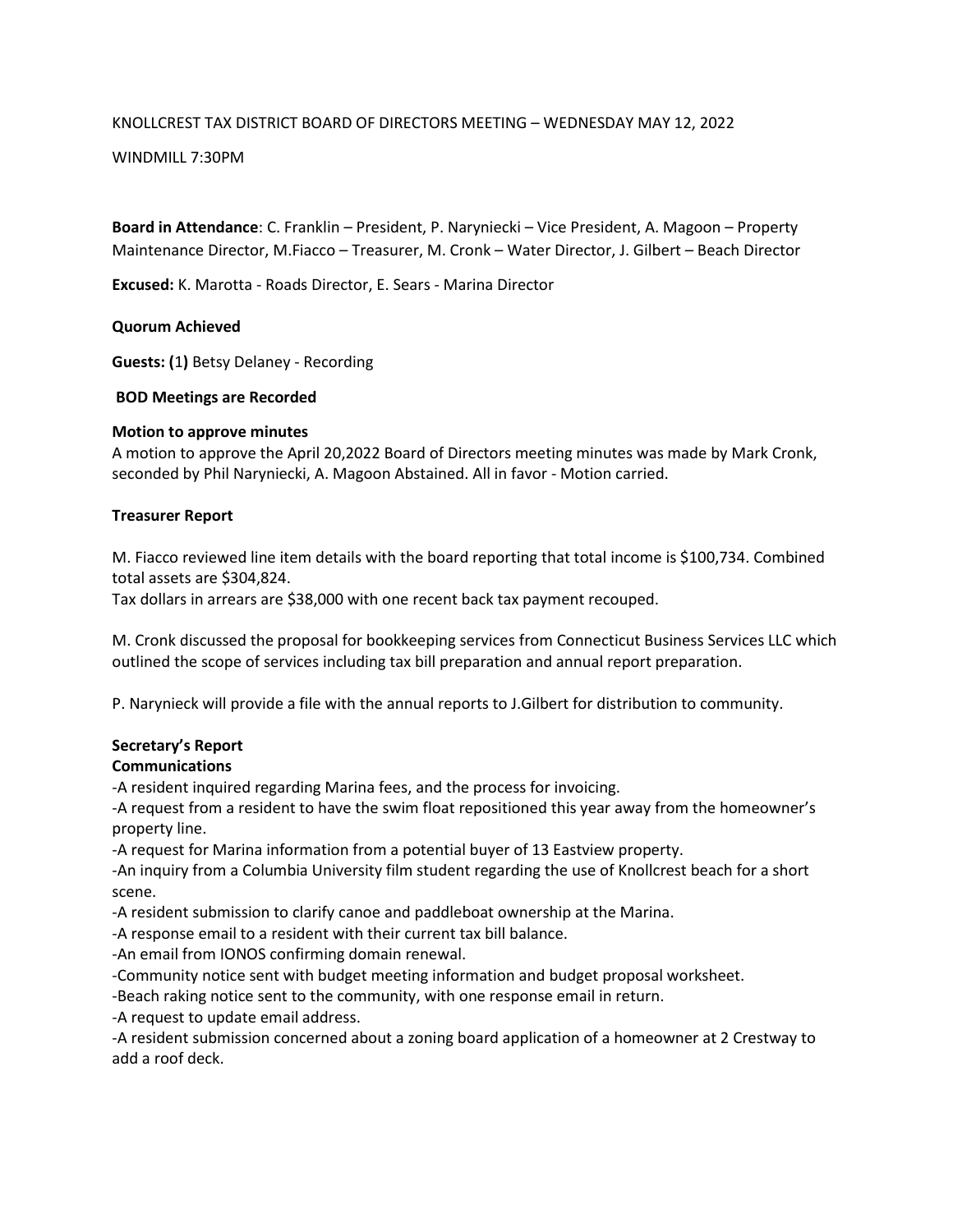C Franklin advised the group that he recently met with Atty Smith regarding deed restrictions which include fences, hedge fences etc. and was advised that the board can pass restrictions, violation notices and fines. He stated that K. Marotta has offered to head a committee to review and develop guidelines that could then be presented to the community at an annual meeting. P. Naryniecki suggested that the Knollcrest Real Estate Corporation continue to monitor the zoning application addressed in the recent resident email.

## **Beach Report**

J. Gilbert reported that the dock at the end of the cat walk was repaired by Tim Albertson with assistance of M. Cronk and thanked both for the timely repairs.

Beach sand was delivered.

Swim lines have been redone.

The board agreed to reinstate porta potty services from mid June through Labor Day.

A quote for repair of the sluiceway at the beach has been received from Elite III.

Two proposals were received for beach parking area repair. Elite III with two options, paving and stone dust and Excel for stone with landscaping edge. P. Naryniecki make a motion to approve the proposal from Elite III for paving and sluiceway repair in the amount of \$12,300, M.Fiacco seconded the motion, all in favor, motion carried.

The slide on the swim dock is broken in two locations and a replacement needed. The board agreed to remove the slide now and continue to look for a replacement slide.

## **Marina Report**

E. Sears forwarded the proposal from Excel for marina parking area repairs. Proposal was reviewed in his absence and the group agreed to table the discussion to a later date.

## **Property Maintenance**

A.Magoon reported that landscaping work is up to date. There is additional tree work needed at the marina and Eastview. Tree work will be tabled until the fall. A. Magoon will reach out to Excel to schedule mulch for the beach.

#### **Roads Report**

K. Marotta received quotes for snow plowing for 2022/2023 season. C. Franklin reviewed the proposed estimates in his absence and asked to table the vote to a later date.

#### **Water Report**

M. Cronk reported that the first tank was inspected on May 12,2022 as scheduled. The tank passed inspection but later bacteria was discovered in the tank. It has been isolated and is currently being treated. Future tank inspections are hold until the issue is resolved.

M. Cronk also acknowledged Jeff Beers commitment to the community and the water system.

M. Cronk noted that he has encountered some issues with the current company that performs our testing. He will pursue other options.